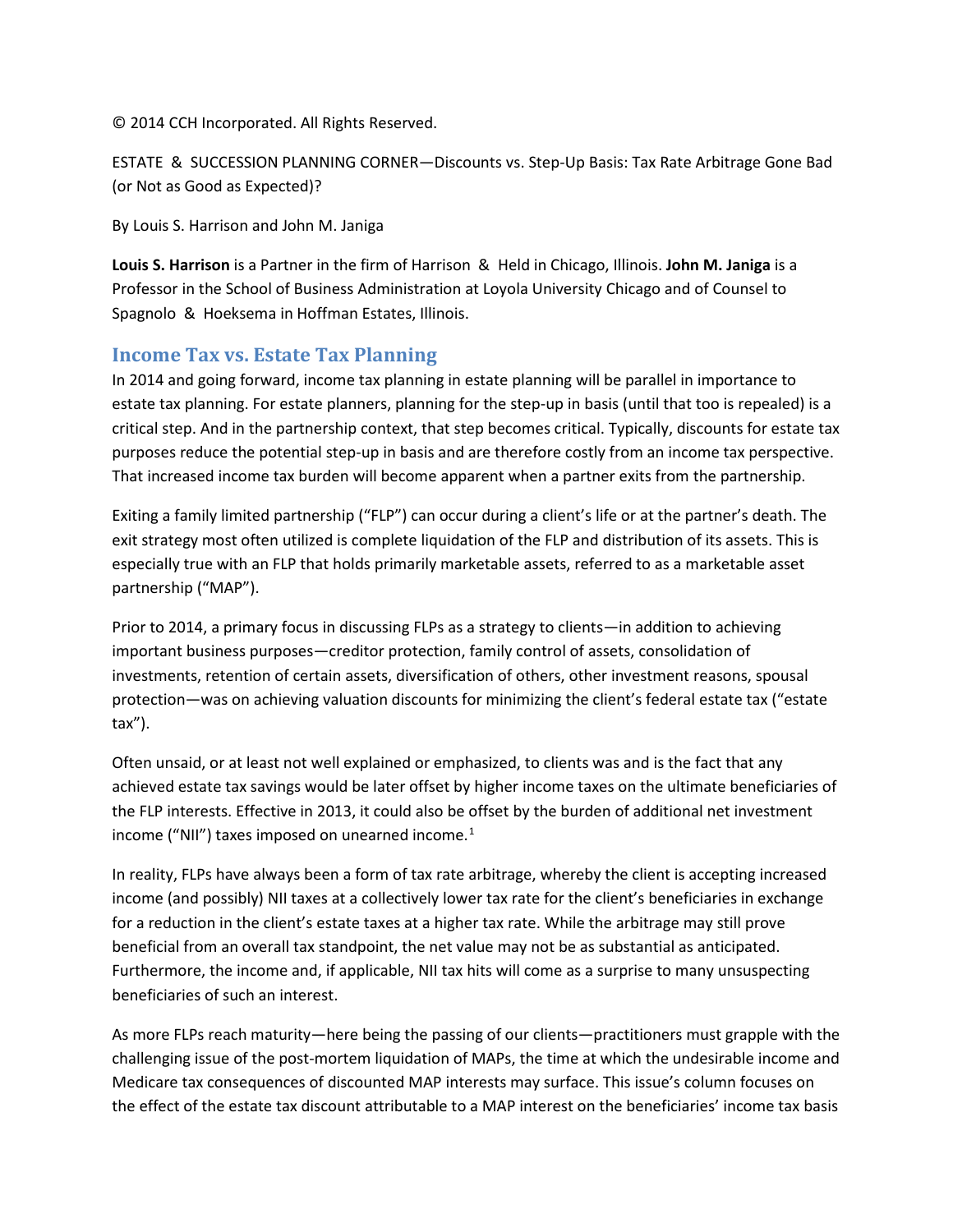in the assets distributed to them upon the entity's liquidation and dissolution. In doing so, we explain how this effect, while not eliminating the rate arbitrage benefit of a FLP, may reduce it significantly.

#### **Discount Now, Pay Later**

While the discounted value of a MAP interest produces estate tax savings of 40 percent<sup>[2](#page-8-0)</sup> for each dollar of discount, such discounted value impacts the income tax basis to the beneficiaries of the MAP interest they receive on the client's death.

At death, beneficiaries normally take a basis equal to the fair market value ("FMV") of the assets received, $3$  referred to as "step-up basis," not the decedent's basis. If the FMV of a MAP interest is discounted for estate tax purposes, the basis in the MAP interest received by the beneficiaries will be equal to that discounted value.<sup>[4](#page-8-2)</sup> By definition, that discounted value will be less than the FMV of the underlying assets held by the MAP. That difference causes the beneficiaries to recognize gain for income tax purposes upon the post-mortem liquidation of the MAP. Such gain may also generate NII taxes. The income and NII taxes resulting from the gain offsets some, perhaps much, of the estate tax savings.

**BLOCK QUOTE: Example 1:** Assume that a client, Mom, holds marketable assets in her own name with a FMV of \$1 million and an income tax basis of \$100,000 at the time of her death. The equal beneficiaries of her assets, her two children, would take a collective step-up basis for income tax purposes equal to \$1 million. If the children were then to immediately sell the assets for \$1 million, they would experience no realized gain or loss on the sale and, thus, they would experience no income or NII tax consequences.

**BLOCK QUOTE:** What if, instead, Mom transferred the marketable assets to a MAP? Now, the underlying value of the assets in a MAP would be \$1 million and Mom's income tax basis in the MAP interest ("outside basis") would be \$100,000. However, suppose that a 35-percent discount is appropriate in valuing her MAP interest for estate tax purposes. The MAP interest included in her gross estate would be valued at only \$650,000 [\$1 million – \$350,000 valuation discount (\$1 million x .35)]. At a 40-percent estate tax rate, this would produce estate tax savings of \$140,000 (\$350,000 x .40). So far, this all looks good. Eventually, however, will come some bad, the only uncertainty is how much.

**BLOCK QUOTE:** Upon Mom's passing, the two children decide to liquidate and dissolve the MAP.<sup>[5](#page-8-3)</sup> The estate tax valuation of \$650,000 becomes the children's collective outside basis in the MAP interest for income tax purposes. When the MAP makes a *pro-rata* distribution of its assets, worth \$1 million collectively, to the children, they will experience a collective realized gain of \$350,000, but none of this may be recognized due to a special rule underlying liquidating distributions from investment partnerships (discussed *infra*). The children will take a basis in the assets distributed in the MAP equal to the outside basis of the children's interests in the MAP, collectively \$650,000, reduced by any actual money distributed to them in the same transaction, here assumed to be zero, or \$650,000.

**BLOCK QUOTE:** If the children were to then sell all of the distributed assets for FMV, they would generate a collective realized and recognized gain of \$350,000 (\$1 million amount realized - \$650,000 adjusted basis). The gain would be capital in nature since the assets were held for investment.<sup>[6](#page-8-4)</sup> As inherited assets, the holding period of the capital assets would be deemed to be long-term,<sup>[7](#page-8-5)</sup> resulting in long-term capital gain ("LTCG"). LTCG is subject to a maximum preferential tax rate, which varies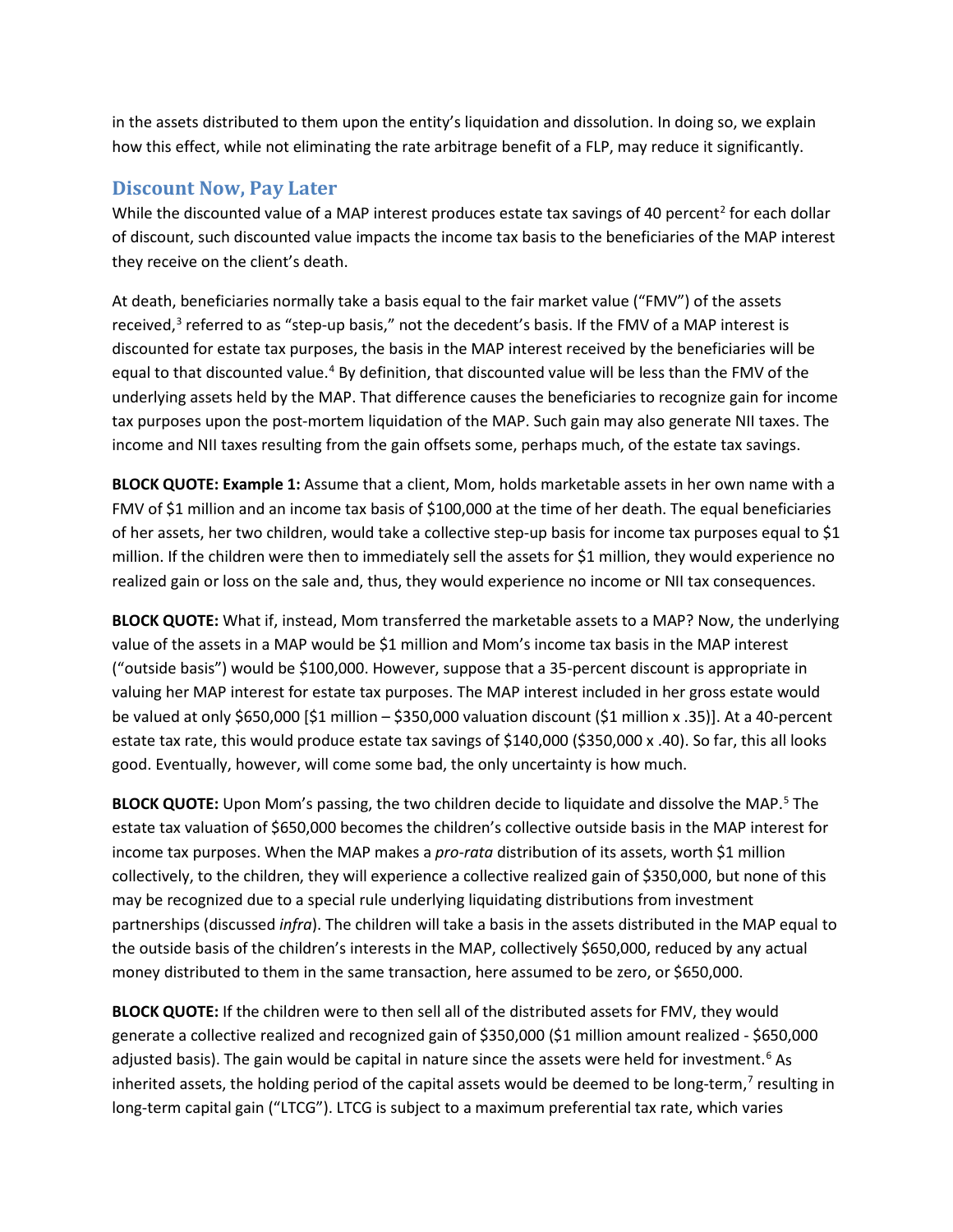depending on the taxpayer's normal marginal income tax rate. A zero-percent rate applies to taxpayers with a normal marginal rate of either 10 or 15 percent; 20 percent applies to taxpayers with a normal rate of 39.6 percent; and 15 percent applies to taxpayers with normal rates between 15 percent and 39.6 percent.[8](#page-8-6)

**BLOCK QUOTE:** Suppose that children both had a normal marginal rate of 39.6 percent such that the preferential rate on the \$350,000 of LTCG generated by the liquidating distribution is 20 percent. This means that the children would collectively pay \$70,000 (\$350,000 x .20) of additional income taxes as a result of the estate tax discount. But, the story does not end there. Since LTCG are a form of unearned income,<sup>[9](#page-8-7)</sup> the \$350,000 potentially would be subject to an NII tax of 3.8 percent or \$13,300 (\$350,000 x .038). Further, if the beneficiaries are subject to state income taxes, the LTCG would be subject to state income taxes. So, for example, suppose that both of the children resided in a state with no estate tax (thus, the \$350,000 estate tax discount would have produced no state estate tax savings) but has a flat income tax rate of five percent. The LTCG would result in additional state income taxes of \$17,500.<sup>[10](#page-8-8)</sup> The grand total of additional income and Medicare taxes on the children would be \$100,800 (\$70,000 + \$13,300 + \$17,500). While the estate tax savings of \$140,000 due to the discounted MAP interest seem impressive when viewed in isolation, they seem much less so once the eventual impact of the income and Medicare taxes on the children is considered.

Practitioners may be willing to accept these results—avoid tax now for some tax burden later. After full disclosure and explanation, clients may be fine, too, with the strategy. But disclosure is critical to avoid surprises and questions (from the client's family members) down the road.

The partial step-up in basis for the beneficiaries (from the client's outside basis in the MAP of \$100,000 to the discounted value of \$650,000 at date of death), coupled with the \$350,000 estate tax discount resulting from the FLP strategy, produces a net overall tax savings of \$39,200 (\$140,000 of reduced estate taxes – \$100,800 of increased income and NII taxes). It may not be a win-win, but the estate tax victory still overcomes the income and NII losses. In those cases where there is a step-down in basis partnership funded with bonds, for example—the practical results of moving forward may not be as attractive.[11](#page-8-9)

## **Does the Analysis Change if the Assets are not Appreciated in Value?**

In Example 1, the MAP's underlying assets had a low basis relative to FMV. On surface, one might conclude that this is what caused the backside negative income and NII tax consequences to the beneficiaries. But, this is not necessarily true.

In recent years, the potential for encountering portfolios with assets that have depreciated in value, such that basis exceeds FMV, or in which there is no appreciation, such that basis equals FMV, has been great. Intuitively, one might conjecture that such portfolios would not produce any of backside negative income and NII tax consequences the beneficiaries experienced in Example 1. Unfortunately, that is not true. Here's why.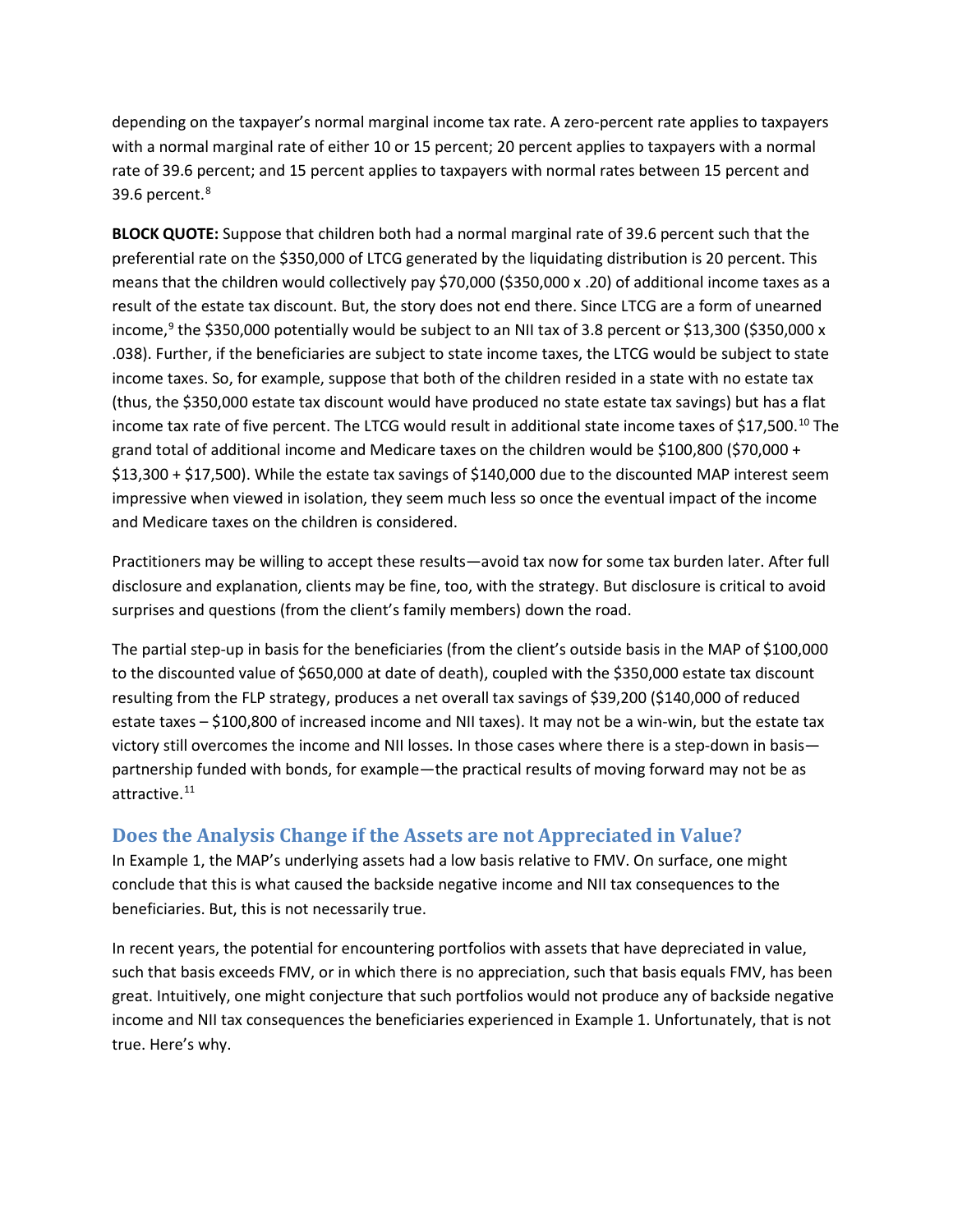## **Can I Please Have My Partnership Assets Now that Mom Has Died?**

While succinct, the analysis in Example 1 does not provide an adequate basis for fully understanding the resulting income tax consequences associated with the post-mortem liquidation of a MAP. The following discussion sheds a bit more light on the area.

Code Sec. 731 provides the general rules governing the recognition of gain or loss on a distribution of partnership assets in a liquidating distribution. Under Code Sec. 731(b), the partnership recognizes no gain or loss on such distributions. Under Code Sec. 731(a), the partner recognizes no gain on the distribution except to the extent that cash distributed exceeds the partner's outside basis immediately before such distribution.<sup>[12](#page-8-10)</sup> Loss is recognized by the partner only on the receipt of money, unrealized receivables and inventory.<sup>[13](#page-8-11)</sup> For both gain and loss purposes, "cash" may include marketable assets.<sup>[14](#page-8-12)</sup>

In operating partnerships with real estate or other business operations, the partners typically experience no gain on liquidation and distribution of assets because there is often little cash to distribute in such partnership. Thus, the cash distributed to each of the partners typically does not exceed his or her outside basis in the partnership.

With a MAP, the analysis gets more complicated. Since a MAP's assets are typically comprised of cash and/or marketable assets, all of the assets distributed may be deemed "cash." At first blush, a practitioner may conclude that because a beneficiary receives a partial step-up (to the discounted value used for estate tax purposes), the amount of cash to be distributed will not exceed its outside basis. But, this is not true due to the discount taken for estate tax purposes.

In Example 1, there is a disparity of \$350,000 between the FMV of the underlying MAP assets and the children's collective outside basis in the MAP interests, the discounted value of the MAP interests in the Mom's estate. In that example, the value of the deemed cash distributed, \$1 million, will be greater than the children's collective outside basis, \$650,000.

Without an exception to the gain recognition rule in Code Sec. 731(a), the liquidation and asset distribution would result in \$350,000 of collective recognized gain to the children. Code Sec. 731(a)(3)(A)(iii), however, provides such an exception. Under that provision, the children would recognize no gain so long as the distribution was made by an (1) "investment partnership" to an (2) "eligible partner."[15](#page-8-13) A partnership qualifies as an "investment partnership" if it has never been engaged in a trade or business and if substantially all<sup>[16](#page-8-14)</sup> of the entity's assets, by value, have always consisted of cash or investment-type assets listed in Code Sec. 731(c)(3)(C)(i)(II)–(VIII).<sup>[17](#page-8-15)</sup> This includes corporate stock; notes; bonds; debentures or other evidences of indebtedness; interest rate, currency or equity notional principal contracts; foreign currencies; certain interests in or derivative financial instruments; other assets specified in regulations; and any combination of any such assets.<sup>[18](#page-8-16)</sup>

An "eligible partner" is a partner who, before the date of distribution, had never contributed any noninvestment type assets to the partnership.[19](#page-8-17)

Typically, a MAP should qualify for this exception. Usually, a MAP will be an "investment partnership" because it is not engaged in a trade or business, and almost all—if not all—of the MAP's assets consist of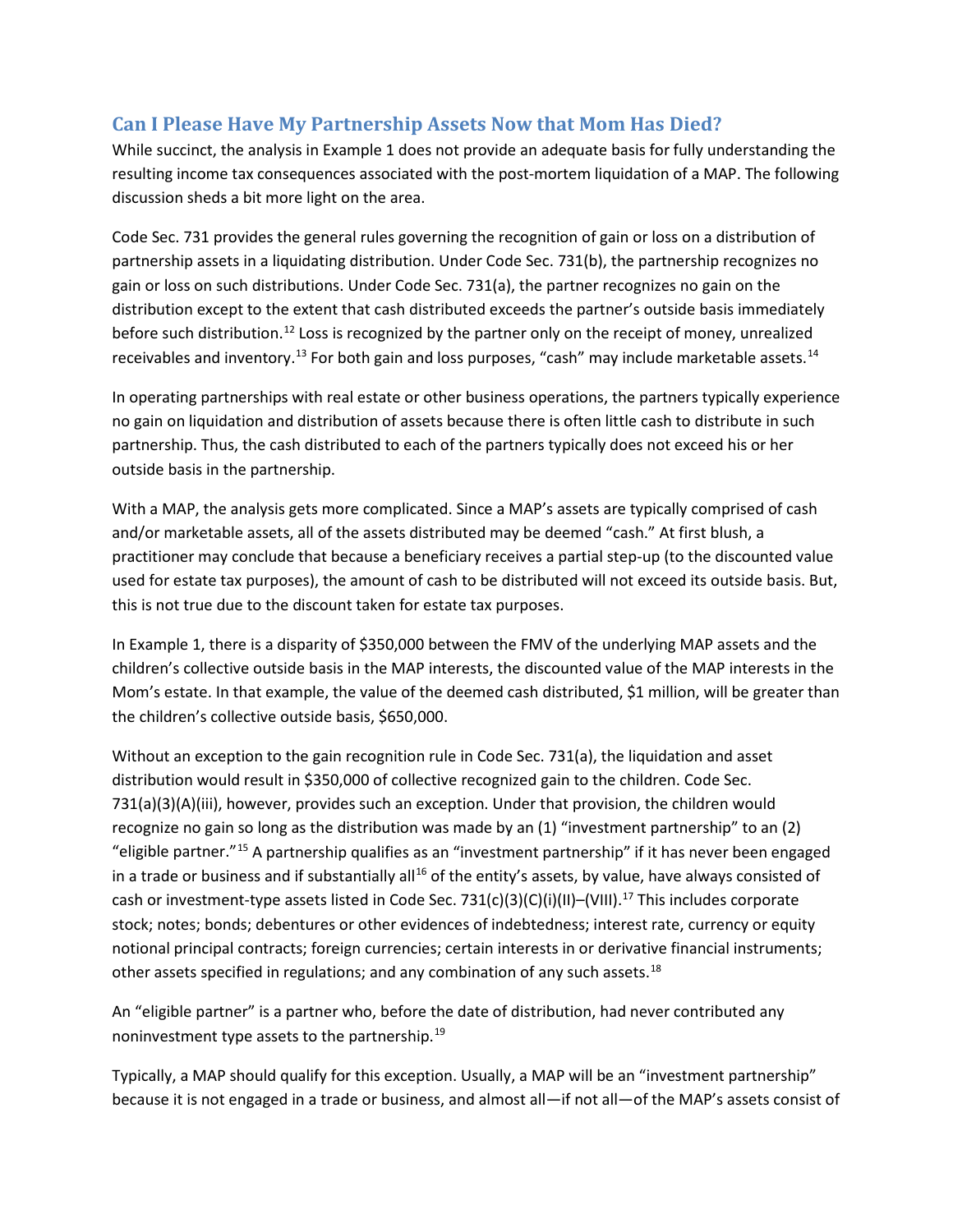money, stocks and other publicly traded securities. The distributee partners, the beneficiaries of the MAP interests, generally will not have made any contribution of assets to the MAP or, if so, such contributions would have been cash or investment-type assets. This makes each of them an "eligible partner." As such, liquidation distributions of MAP assets generally should result in no gain recognition to the distributee partners.<sup>[20](#page-8-18)</sup>

### **But Wait, There Are More Possibilities for Gain**

Even if the investment partnership exception applies, there are two other provisions that seemingly could cause the distributee partners to recognize gain on the liquidation of a partnership: Code Secs. 704(c)(1)(B) and 737.<sup>[21](#page-8-19)</sup> Under Code Section 704(c)(1)(b), if a partner contributes appreciated property (*i.e.*, FMV exceeds basis, such that there is "built-in gain") to a partnership and such property is distributed to another partner within seven years of such contribution, the contributing partner must recognize gain or loss as if the property was sold at its FMV on the date of distribution.<sup>[22](#page-8-20)</sup>

Thus, in Example 1, if the liquidation of the MAP occurred within seven years of Mom's contribution of the marketable assets to the MAP, it would appear that the children may have to recognize gain. Fortunately, that is not the case. Regulations provide that a transferee partner, here both of the children, "steps into the shoes" of the transferor partner, here the Mom, for Code Sec. 704(c) purposes.<sup>[23](#page-8-21)</sup> Thus, even if Mom had contributed the appreciated marketable assets to the MAP and the entity distributes such assets to the children (as beneficiaries of Mom's MAP interests) within a sevenyear period, no gain would be recognized. The distributions are not being made to "another partner" since the children step into Mom's shoes. Since Mom and the children are treated as one and the same partner, there should be no triggering of the built-in gain (assuming a *pro rata* distribution of each security).

Code Sec. 737 supplements Code Sec. 704(c)(1)(B). It applies if a partner contributes appreciated property to a partnership and then within seven years of such contribution, receives a distribution of other appreciated property.<sup>[24](#page-8-22)</sup> Thus, like with Code Sec. 704(c)(1)(b), it would seem that the children in Example 1 might have to recognize gain on the liquidating distribution. Fortunately, again, that is not the case. The Code Sec. 737 regulations incorporate by reference Code Sec. 704 regulations' "steps in the shoes" rule.<sup>[25](#page-8-23)</sup> As such, Mom and the children would again be viewed as one-and-the-same partners. As such, no gain is triggered.<sup>[26](#page-8-24)</sup>

## **Phew, No Gain on Liquidation, but What Happens When I Sell Those Assets?**

Even on the assumption that there is no gain on the liquidation and dissolution of the MAP, the story does not end. Surprised? Most practitioners probably are.

Pursuant to Code Sec.732(b), the basis of property (other than money) distributed by a partnership to a partner in liquidation of the partner's interest is equal to the adjusted basis of such partner's interest in the partnership, reduced by any actual money distributed in the same transaction. The effect is that the basis of the distributed assets to the beneficiaries in the liquidation of a MAP will be reduced to the discounted value used for estate tax purposes.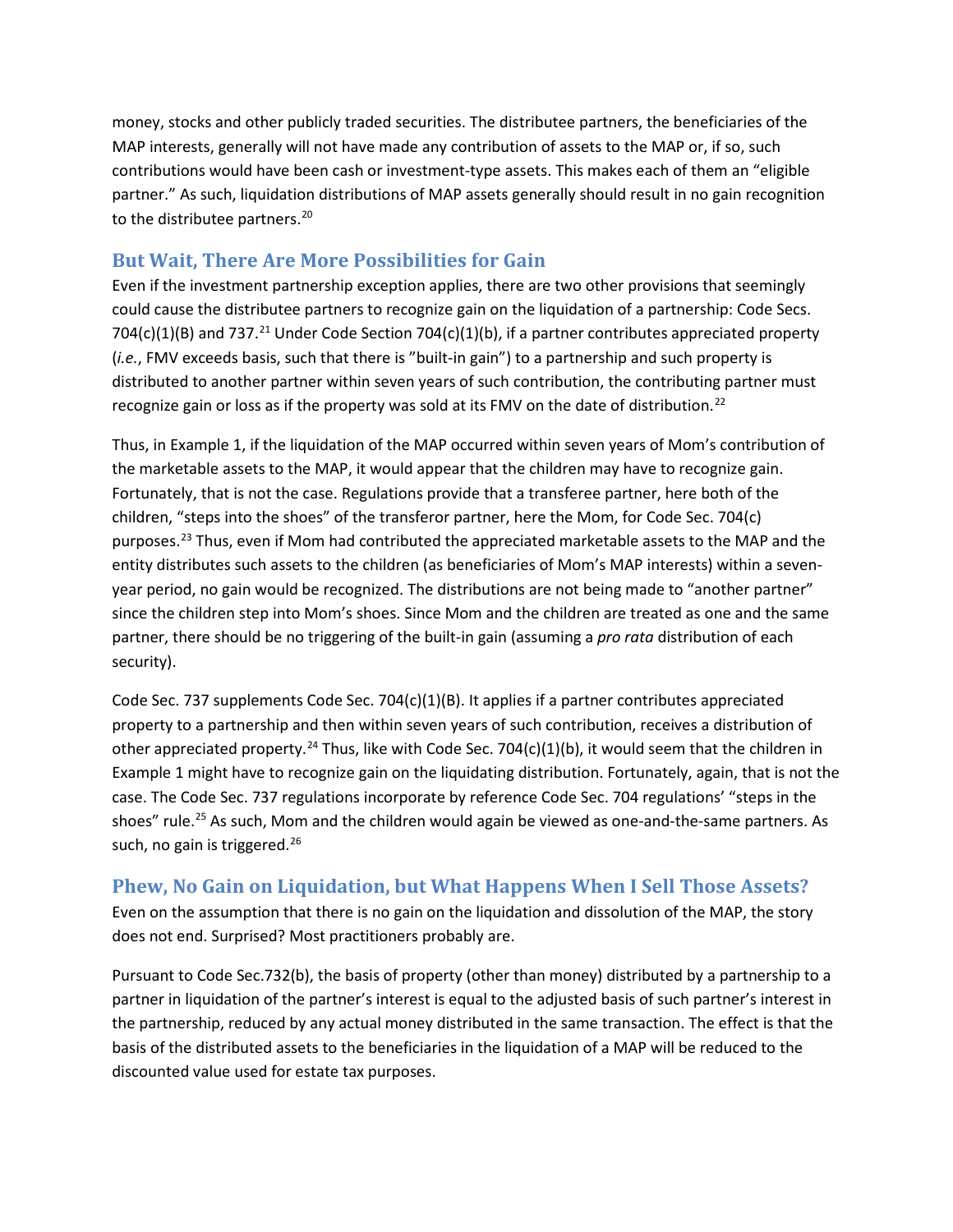**BLOCK QUOTE: Example 2:** Assume that Mom transferred marketable assets to a MAP. At the time of Mom's death, the FMV of the underlying MAP assets and Mom's outside basis in the MAP interest are both equal to \$1 million. That is, there is neither appreciation nor depreciation in value. If a 35-percent estate tax valuation discount is achieved, Mom's MAP interest will be included in her gross estate at a value of only \$650,000, and the children will take a collective outside basis in their MAP interests of \$650,000 (as in Example 1). On liquidation, if the special rule for nonrecognition related to investment partnerships applies, the children will report no gain as a result of the distribution of the MAP assets even though the deemed cash distributed, \$1 million, exceeds the children's collective outside basis, \$650,000. They will take a collective basis in such assets equal to their collective outside basis immediately before the distribution, \$650,000, less any actual cash distributed to them, here assumed to be zero, or \$650,000. So, even though the assets in the MAP had no built-in gain (*i.e.*, basis and FMV were both \$1 million) because of the estate tax discount the children will take a basis in such assets of \$650,000, resulting in a built-in gain of \$350,000 (\$1 million FMV – \$650,000 basis). As in Example 1, once the children sell such assets, this gain will result in LTCG subject to income taxes and NII taxes. Undoubtedly, this will come as quite the shock to the children, as it would to the vast majority of beneficiaries of any MAP.

The problem is exacerbated by the fact that brokerage houses do not (nor would they reasonably be expected to) focus on basis adjustments in marketable assets needed as a result of the distribution of an FLP's assets. As a result, clients will be unprepared for the income and possible NII tax hit that they will face when they sell the distributed assets.

**BLOCK QUOTE: Example 3:** Assume that the assets held by the MAP in Example 1 consist entirely of corporate bonds, in which the MAP has a basis of \$1 million. At Mom's death, the FMV of the bonds is \$1 million but, due to an estate tax valuation discount, the MAP interests are valued for estate tax purposes at only \$650,000. When the MAP is liquidated and dissolved, the bonds are distributed to the children. They, in turn, establish new brokerage accounts to hold the bonds. The bonds should have a collective basis on the new brokerage accounts of \$650,000. Unfortunately, the new brokerage accounts will often-times carry over the MAP's basis of \$1 million. The result is that the children (and perhaps their income tax preparers) will likely be unaware of the fact that if the bonds are sold for \$1 million, \$350,000 of gain will need to be recognized.

Someone should be advising the brokerage house of the new basis. Who should that be? In all likelihood, the children will be oblivious to the issue. The children's income tax preparer, especially if not well-versed in partnership taxation, may be equally oblivious. The preparer will likely rely on the brokerage house for the basis information, which will be erroneous in most cases. This could really be problematic because, on audit, the failure to report the gain will not only result in the assessment of applicable income and NII taxes but also in potentially large amounts of interest charges and penalties. That leaves only one person standing: the practitioner. He or she is the one who advanced the FLP strategy to the client and who would likely be the only one sensitive to and knowledgeable about this issue.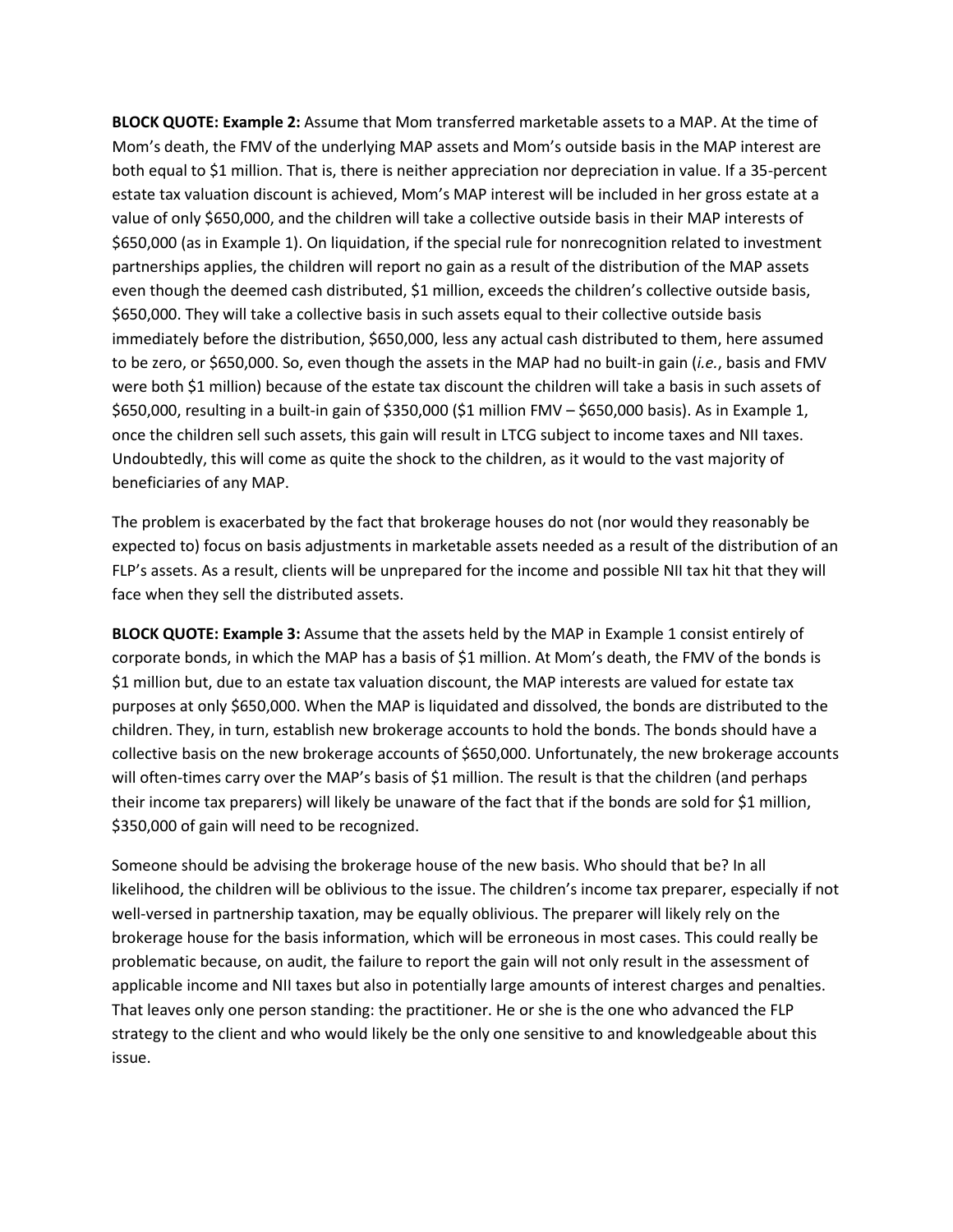# **Can I have my Cake and Eat It Too?**

For husband and wife planning, the concept of "having your cake and eating it too, without the cake being gone," could be planned for. If a partnership is set up, for all the valid reasons that partnerships are set up, then certain actions could be taken at the first spouse's passing.

Assuming discounts are allowed, the partnerships can be strategically allocated at the first spouse's passing. For example, in a typical limited partnership, the general partnership interests represent five percent of the equity, and the limited partnership interests represent 95 percent of the equity. Strategic allocation of both pieces of the credit shelter trust has immediate estate tax advantages and future income tax advantages.

**BLOCK QUOTE: Example 4:** Husband passes away owning half of the general partnership interests (2.5 percent) and half of the limited partnership interests (47.5 percent) in a partnership with a face value of \$10 million. At a 40-percent discount, the limited partnership interests are worth \$2.85 million [\$6 million (\$10 million - \$4 million valuation discount) x .475] and the general partnership interests, at no discount, are worth \$250,000 (\$10 million x .025). Assume both interests are contributed to the credit shelter trust (now to be funded with \$5.34 million of assets in 2014). This allows more funding to the credit shelter trust, as it will have another \$2.24 million (\$5.34 million - \$3.1 million) to fill its coffers.

Now assume that the limited partnership converts to a general partnership as easier to manage and to achieve the same investment objectives. If the credit shelter trust is treated as a grantor trust under Code Sec. 678, the surviving spouse can buy the partnership interests from the credit shelter trust, this time at no discount because the limited partnership interests are gone. The purchase price is \$5 million, into the credit shelter trust. The credit shelter trust will now have \$7.24 million with full basis. Initially, the basis in the hands of the surviving spouse of the general partnership interest is \$3.1 million, a carryover basis (\$2.85million + \$250,000). At the surviving spouse's passing, however, that basis will get a step up to FMV, or in this example, \$5 million. A caveat to this example: the variables can evolve based on the law, and the Code Sec. 678 treatment could be viewed as aggressive.

## **Communication is Key**

When estate tax rates were relatively high and income tax rates were relatively low, ignoring or underemphasizing the tax rate arbitrage aspects of a FLP was perhaps defensible. However, in the current environment—with increases in income tax rates and the creation of the additional 3.8-percent NII tax on unearned income—it no longer is. The initial planning discussion with a client considering an FLP strategy, including a MAP, should highlight the important fact that eventually there will be income taxes and NII taxes that may result when the assets are sold, anticipated to occur after the MAP is liquidated and dissolved. Reminding the client's beneficiaries of this fact during the liquidation and dissolution process will be prudent and protective to the practitioner. Additionally, advising the beneficiaries of the required basis adjustments resulting from the estate tax discount will serve to ensure that the recognized gain is properly and timely reported by them, so as to avoid any unnecessary interest charges and penalties.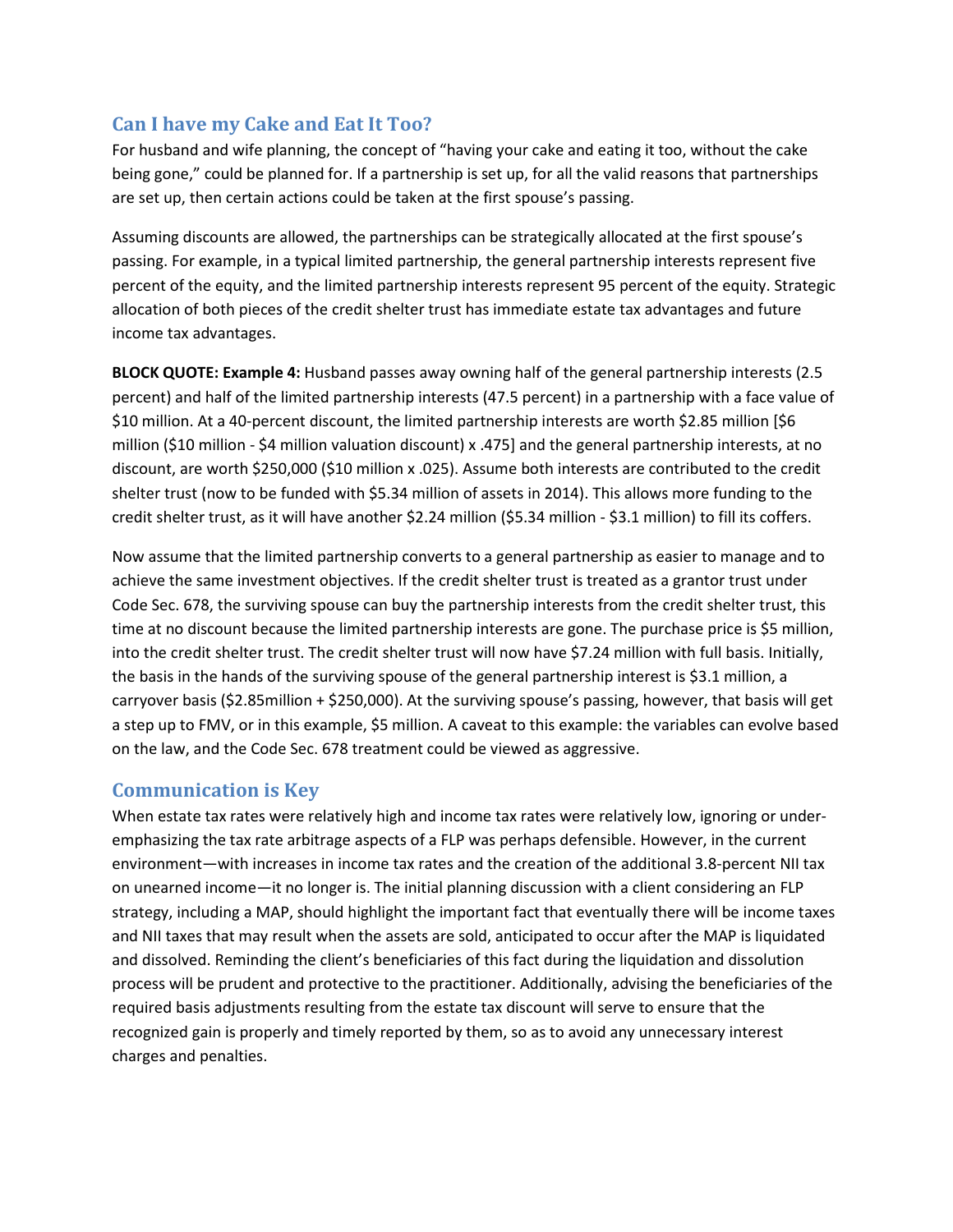A final item that must now be considered for older partnerships. Are they still needed for estate tax protection? With the applicable exclusion amount increased to \$5.34 million, if a discount partnership is not needed, consider liquidating it or otherwise creating a mechanism so that the discount at passing and basis step down or reduction—does not occur. This becomes a pivotal step in 2014 and beyond.

<sup>5</sup> A number of factors may trigger this decision. One such factor, for example, may be that the two children develop irreconcilable differences regarding the investment strategy for the MAP. 6 *See* Code Sec. 1221(a).

<sup>9</sup> *See* note 1, *supra*.

<sup>10</sup> The state income taxes are deductible as an itemized deduction. If each child itemizes, the payment of the taxes would generate federal income tax savings on their individual federal income tax returns to the extent that the taxes are not subject to the phase-out of itemized deductions (also known as the "cutback adjustment") under Code Sec. 68 and, then, only to the extent that the total itemized deductions after phase-out exceed the child's standard deduction. For simplicity, the computation in arriving at the collective federal income tax of \$70,000 ignores the possibility of such savings.<br><sup>11</sup> Further, all current partnerships should be reviewed to determine if the discount is still necessary in light

of the increased estate tax exclusion amount to \$5.34 million.

12 Code Sec. 731(a)(1).<br>
13 Code Sec. 731(a)(2).<br>
14 Code Sec. 731(c). However, the determination of whether the distribution of marketable assets will be treated as a cash distribution is complicated because, among other things, several exceptions apply. For a discussion of these complications, *see* HOFFMAN, RAABE, SMITH, MALONEY & YOUNG, CORPORATIONS, PARTNERSHIPS, ESTATES & TRUSTS: 2014 EDITION (South-Western Cengage Learning), at 11-12 and 11-13. For purposes of this article, we are assuming that none of the exceptions apply.<br> $\frac{15}{15}$  Code Sec.  $\frac{731}{2}$ (2)(4)(4)(iii)

<sup>15</sup> Code Sec. 731(a)(3)(A)(iii).<br><sup>16</sup> "Substantially all" is define

- <sup>16</sup> "Substantially all" is defined to mean 90 percent or more. *See* Reg. §1.731-2(c)(3).<br>
<sup>17</sup> Code Sec. 731(a)(3)(C)(i)(II)–(VII).<br>
<sup>18</sup> Code Sec. 731(a)(3)(C)(i)(III)–(VII).<br>
<sup>19</sup> Code Sec. 731(a)(2)(C)(iii).
- 
- 
- Code Sec. 731(c)(3)(C)(iii).

<span id="page-7-0"></span><sup>&</sup>lt;sup>1</sup> The additional 3.8-percent NII tax is imposed on the unearned income of individuals, estates and trusts. Code Sec. 1411. For individuals, the tax is 3.8 percent of the lesser of (1) NII or (2) the excess of modified adjusted gross income ("AGI") over \$250,000 for married taxpayers filing jointly (\$125,000 if married filing separately) and \$200,000 for all other taxpayers. Code Sec. 1411(a)(1). For estates and trusts, the tax is 3.8 percent of the lesser of (1) undistributed NII or (2) the excess of AGI over the dollar amount at which the highest estate and trust income tax bracket begins. *Id.* Generally, NII includes interest, dividends, annuities, royalties, rents, income from a Code Sec. 469 passive activity and net gains from the sale of investment property less expenses deductible in generating such income. Code Sec. 1411(d).  $\overline{\phantom{a}}$ 

Although the unified transfer tax rates contained in Code Sec. 2001(c)(2)(B) reflect progressive rates ranging from a low of 18 percent to a high of 40 percent, because of the applicable exclusion amount (\$5,250,000 for 2013 and recently indexed to \$5,340,000 for 2014), none of the lower rates can apply, effectively resulting in a flat-rate structure of 40 percent.<br><sup>3</sup> Code Secs. 1014(a) and 1022<br><sup>4</sup> *Carroll Janis.*, 2007-1 USTC ¶50,210, 469 F3d 256; *Conrad Janis.*, 2006-2 USTC ¶50,512, 461 F3d 1080. For an

analysis of these cases and a discussion of the matching of asset values for income and estate tax purposes, *see* Gary D. Rider and Darlene Pulliam, *Matching Asset Value for Income and Estate Tax*, J. ACCOUNTANCY, Sept. 2007.

 $7$  Code Sec. 1223(11).<br>8 Code Sec. 1(h)(1). In addition, there are two other LTCG maximum preferential rates that may apply in certain circumstances. A 28-percent rate applies to "collectibles gain." Code Sec. 1(h)(4). A 25-percent rate applies to "unrecaptured section 1250 gain." Code Sec. 1(h)(1)(D).

<sup>&</sup>lt;sup>20</sup> Even if Code Sec. 731(c) did apply, the amount of recognized gain is limited pursuant to Code Sec. 731(c)(3)(B). For a discussion of this issue, *see* Bryan E. Keenan, *Partnership Terminations: Breaking Up is Hard to*